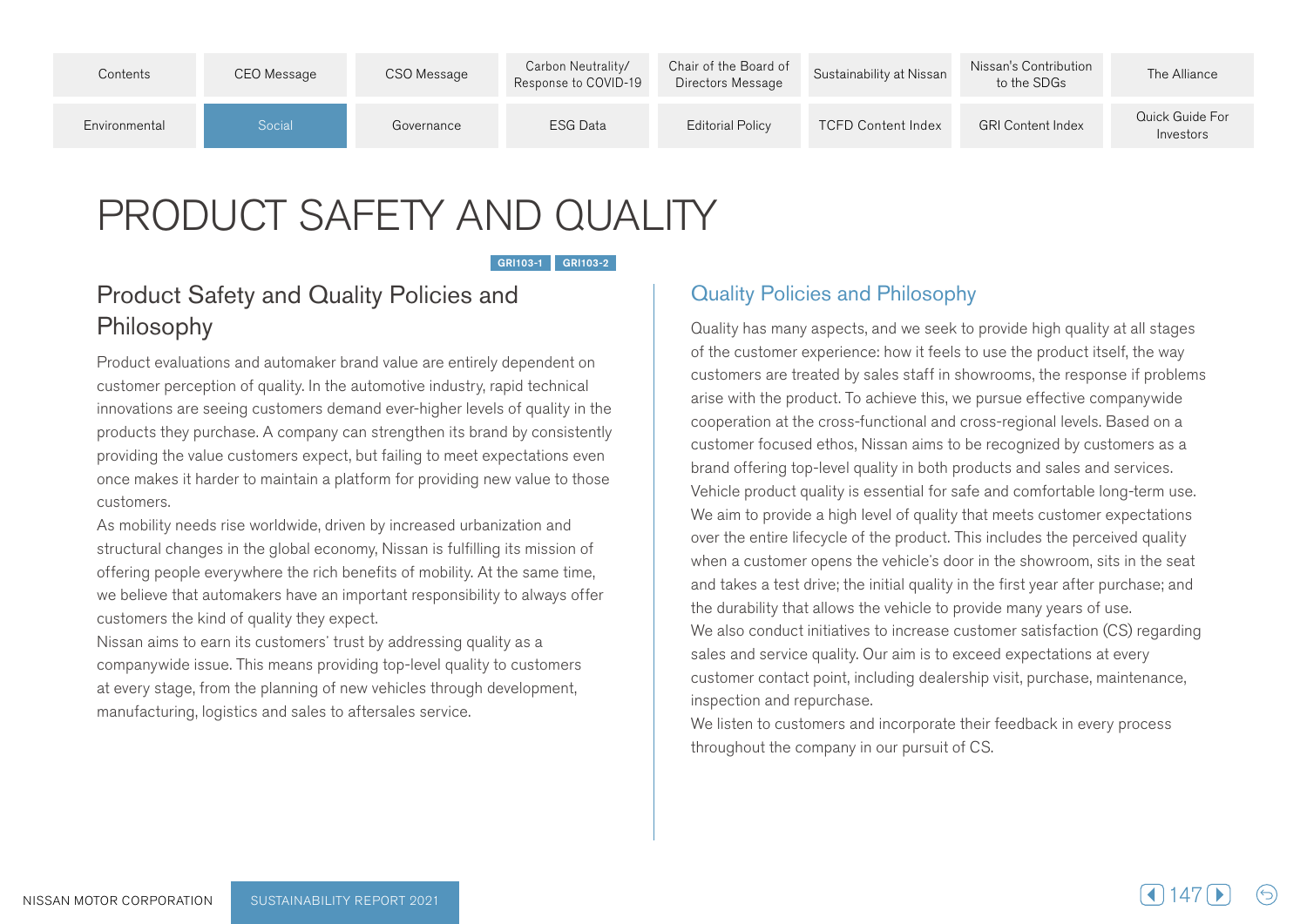

### **Product Safety and Quality Management**

Ensuring the safety of customers who purchase Nissan cars and consistently providing the quality they expect are both important parts of growth achieve sustainable around trust and trust and achieve achieve and their trust. Nissan has set the companywide goal of being recognized by customers as a brand offering top-level quality. We have created systems to promote quality improvement globally, with top executives taking responsibility for ensuring these promotions are successful. All Nissan employees work together as one to improve quality around the world.

### Management Systems for Product Safety and Quality

To achieve top-level quality, we have assigned a number of Senior Vice Presidents, headed by the Chief Quality Officer (CQO), to focus exclusively on quality issues. A CQO meeting, chaired by the CQO, is held every month and attended by executives representing each division and region. These meetings work to promote the swift solution and improvement of issues related not just to product quality but also to sales and service quality experiences before and after purchase.

Additionally, in order to fully implement compliance, we have established a three-layer monitoring and audit system and are working to strengthen our audit activities. The first layer consists of each division implementing monitoring activities to ensure strict observance of laws and standards. In the second layer, the Conformity Audit Office conducts audits of those efforts to observe laws and standards. And in the third layer, the Internal Audit Office conducts risk-based audits in accordance with annual plans.

### **Product Safety and Quality Achievements**

### Reflecting Customer Feedback in Activities to Enhance **Quality**

Quality reflects how successfully Nissan interacts with its customers. In order to provide the value that customers expect and respond rapidly if they are not satisfied, we listen to all feedback and put what we learn to use in measures to improve quality at every stage, from product design and development to aftersales service.

### Responding Rapidly to Customer Feedback and Timely **Sharing of Information**

We receive and respond to customer comments and questions worldwide through a range of contact points, including dealers, call centers and surveys.

Our customer call center in Japan, for example, receives around 200,000 comments and questions from customers annually. All catalogs, instruction manuals and similar materials published over the last 50 years have been digitized for easy searching, letting operators address customer concerns as quickly as possible. Operators also have access to a database of frequently asked questions and their answers, organized into three segments by vehicle models, keywords and categories.

Opinions and comments received by our customer call center in Japan are an onymized and shared companywide on the intranet, where employees can access and view them at any time. Information is also promptly sent by email to executives and senior managers.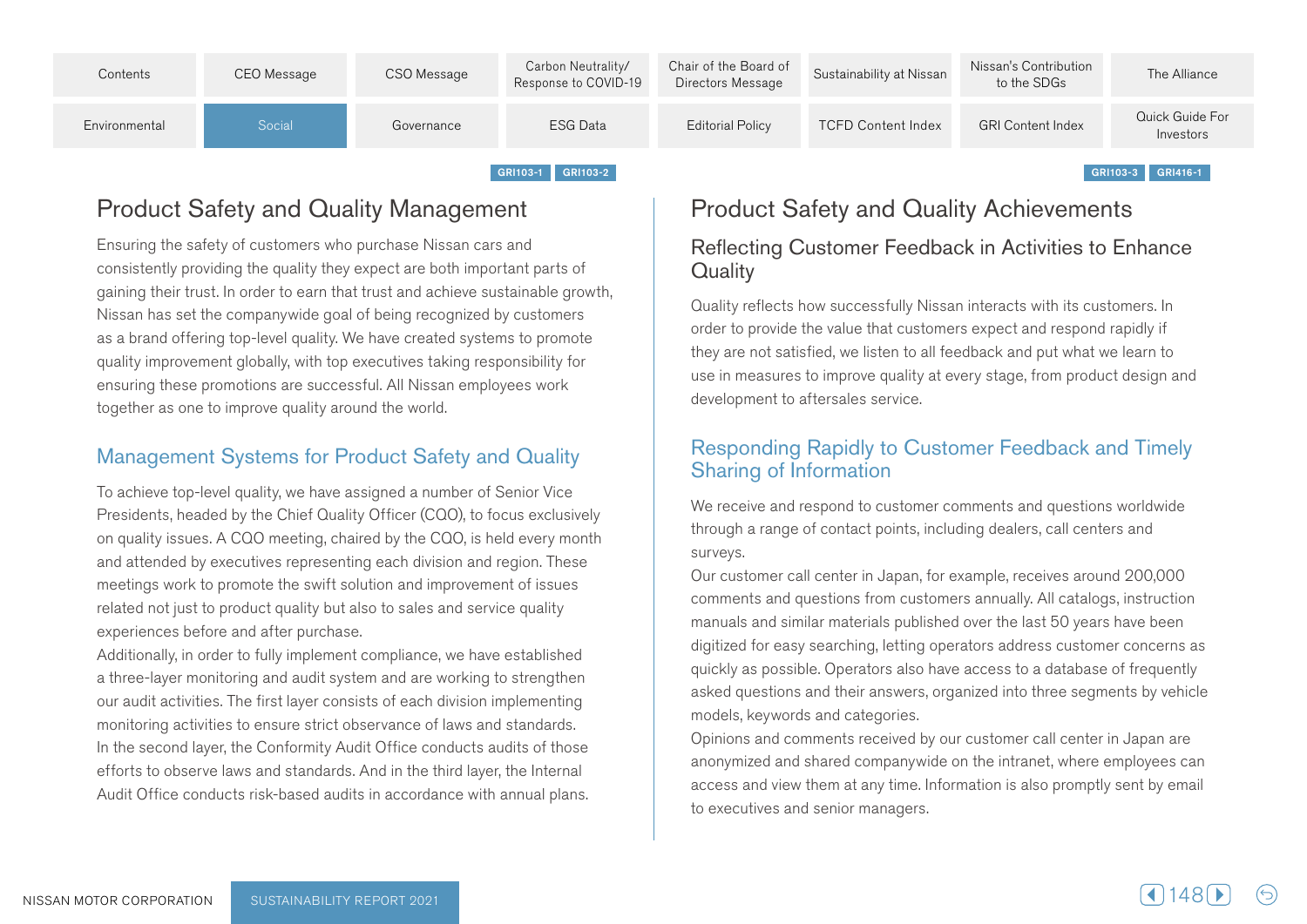| Contents      | CEO Message | CSO Message | Carbon Neutrality/<br>Response to COVID-19 | Chair of the Board of<br>Directors Message | Sustainability at Nissan  | Nissan's Contribution<br>to the SDGs | The Alliance                 |
|---------------|-------------|-------------|--------------------------------------------|--------------------------------------------|---------------------------|--------------------------------------|------------------------------|
| Environmental | Social      | Governance  | <b>ESG Data</b>                            | <b>Editorial Policy</b>                    | <b>TCFD Content Index</b> | <b>GRI Content Index</b>             | Quick Guide For<br>Investors |

Employees who buy Nissan vehicles are also customers and important stakeholders. The "Quality Listening Box" on our intranet lets employees actively contribute information to raise the quality of products and services.

### Incorporating Customer Feedback into Products and **Services**

We have implemented a system for reflecting customer feedback in our products and services. Reliable information sharing ensures that this feedback is incorporated in the work of all functions, including product planning, R&D, manufacturing and sales.

Product quality is about more than just a lack of mechanical faults-it includes any factors that could lead customers to feel dissatisfied. We see these factors as issues requiring action and strive to improve quality across all areas.

The value that customers expect from products varies according to their region, age, and personal tastes and can also be affected by market factors, such as product diffusion levels or even climate.

Although we have basic specifications for global design, we fine-tune these to meet regional needs. The Chief Quality Engineer (CQE) performs this role, participating in the vehicle manufacturing process from the product planning stage in order to reduce customer dissatisfaction and defects. We glean customer perspectives from market information and employee monitors and prioritize our response to these from the planning and development stages for both products and services.

### Adopting a Customer Perspective

We believe all employees must have a customer-centric perspective and are implementing a variety of activities, including companywide training to foster this mindset and efforts to provide opportunities to experience customer feedback on a daily basis.

Since 2003, we have also held Nissan Quality Forums for executives, employees and suppliers. These annual forums use information displays, video presentations and actual vehicles and parts to showcase our latest quality results, customer feedback and activities aimed at meeting targets. The forums are organized cross-functionally by all divisions from R&D to service. In recent years experiential events that lead to actions being taken have been organized in order to raise all employees' focus on customers and the importance of quality and to help them think and act from the customer's perspective. They are held globally in Japan, North America, Europe, China, Southeast Asia and other regions.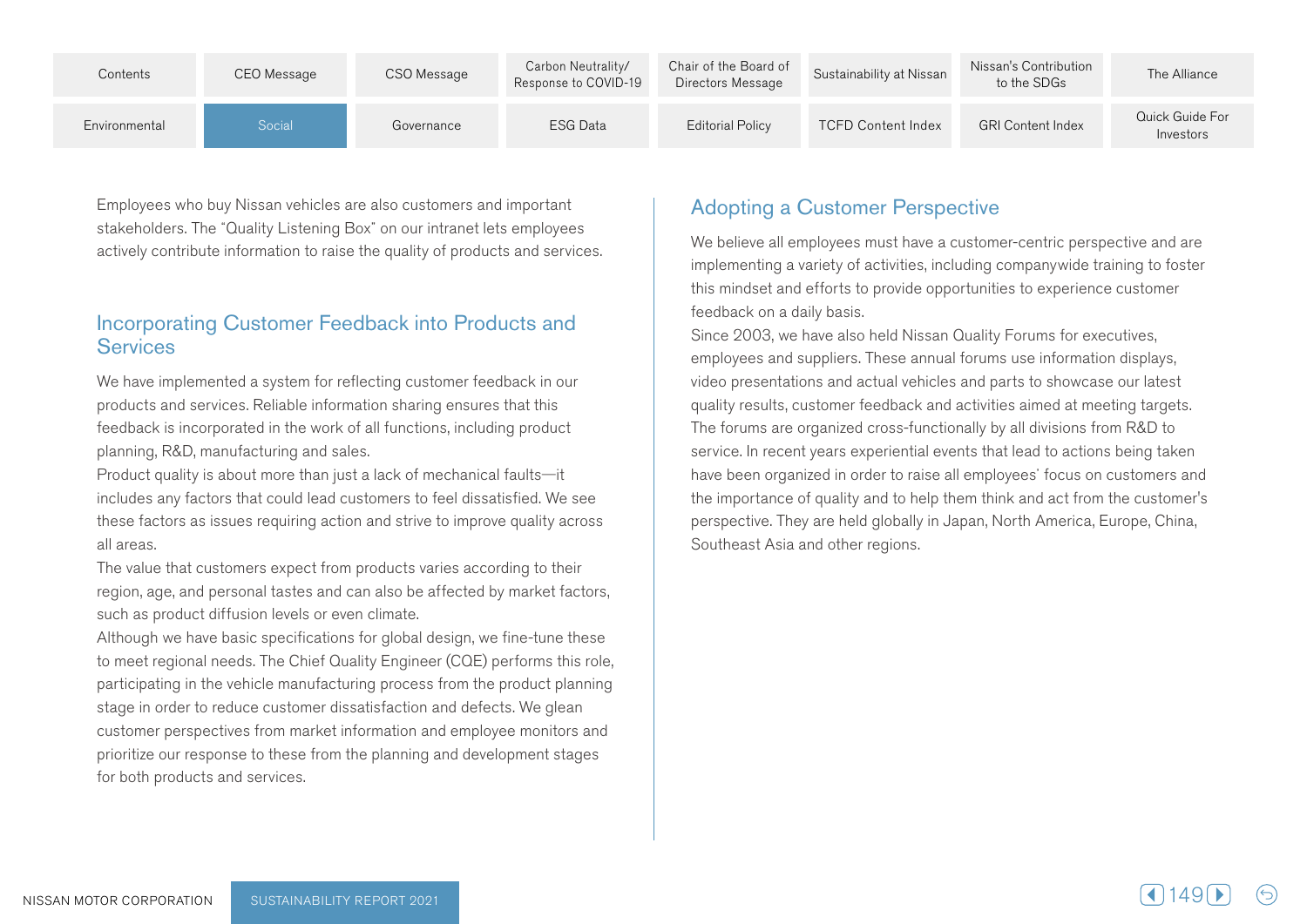| Contents      | CEO Message | CSO Message | Carbon Neutrality/<br>Response to COVID-19 | Chair of the Board of<br>Directors Message | Sustainability at Nissan  | Nissan's Contribution<br>to the SDGs | The Alliance                 |
|---------------|-------------|-------------|--------------------------------------------|--------------------------------------------|---------------------------|--------------------------------------|------------------------------|
| Environmental | Social      | Governance  | ESG Data                                   | <b>Editorial Policy</b>                    | <b>TCFD Content Index</b> | <b>GRI Content Index</b>             | Quick Guide For<br>Investors |

### **Improving Product Quality**

Product quality is a basic feature in allowing customers to use a product safely and comfortably over the long term. For Nissan, a leading automaker with a strong history of *monozukuri*, Japan's tradition of careful craftsmanship, product quality is the foundation for our sustainability as a company. We consider quality from the customer's perspective at all times and respond quickly if a defect occurs, striving to prevent recurrence so as not to inconvenience the customer. We ascertain customer dissatisfaction and address it through all possible means, improving quality to increase satisfaction.

We categorize product quality into areas like perceived quality, initial quality and durability. Quality improvement efforts target the entire lifecycle of a product, from planning and design to R&D, manufacturing, logistics, sales and aftersales service. We monitor the results of quality surveys, using them as internal indices and making improvements through the PDCA (plan, do, check, act) cycle.

### Approaches in Development and at Manufacturing Plants

#### Improving Perceived Quality and Developing Vehicles with Valued **Designs**

Perceived quality is the quality that customers feel when seeing, touching and operating a vehicle. For example, when customers come to the showroom, they open vehicle doors, sit in seats and check things like the texture of interior fittings.

The perception of quality is a particularly subjective matter, and applying objective criteria requires thorough studies. We conduct consumer researches around the world targeting customers who have purchased or are considering purchasing a Nissan car in order to understand their perceptions better and incorporate those perceptions in new vehicles. Our perceived quality specialists communicates the voice of customers around the world and support us to develop attractive styling vehicle that are valued by our customers.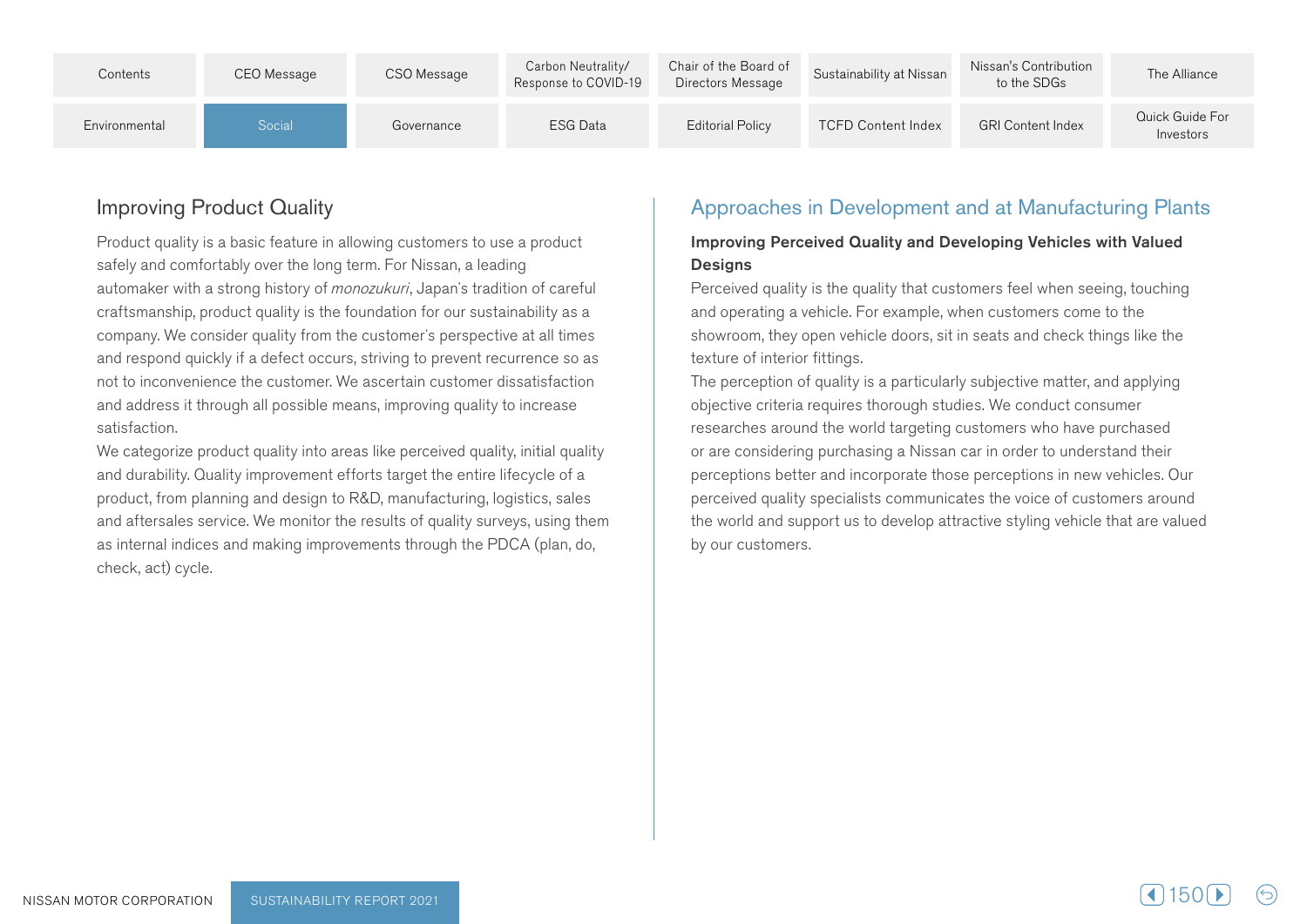| Contents      | CEO Message | CSO Message | Carbon Neutrality/<br>Response to COVID-19 | Chair of the Board of<br>Directors Message | Sustainability at Nissan  | Nissan's Contribution<br>to the SDGs | The Alliance                 |
|---------------|-------------|-------------|--------------------------------------------|--------------------------------------------|---------------------------|--------------------------------------|------------------------------|
| Environmental | Social      | Governance  | <b>ESG Data</b>                            | Editorial Policy                           | <b>TCFD Content Index</b> | <b>GRI Content Index</b>             | Quick Guide For<br>Investors |

#### Producing Products of Consistent Quality Worldwide

We have adopted the 4G Strategies to produce high-quality products globally. These strategies let us quickly create optimum production structures for providing consistently high-quality products to customers around the world.

### Nissan's 4G Strategies

#### **Global Production Engineering Center (GPEC)**

The GPEC develops optimized production processes through focused trials and analysis of new vehicles. As well as dramatically improving quality in the vehicle production preparation stage, it strives to establish global quality consistency by spreading high standards to manufacturing plants in and outside Japan.

### Global Training Center (GTC) Global Launching Expert

Manufacturing quality and productivity depend greatly on the skills of individual workers. To raise these skills to a competitive level in our plants worldwide, the GTC runs classroom lectures and skills training activities based on the Alliance Production Way (APW). Graduates of Master Trainer programs take part in training programs for local staff in regional training centers, efficiently passing their skills on to others.

#### **Global Professional** Development Center (GPDC)

The GPDC trains logistics specialists to work at manufacturing bases. Training includes parts packaging design, packaging testing and evaluation methods, CAD and optimum logistics cost management to maintain high quality.

## $(GLE)$

The GLE aims to develop talent that can support resolving issues related to monozukuri during the new vehicle launch phase. Evaluations and advice from GLE core members and support from GLE registered members help us meet QCT (quality, cost, time) targets on every new vehicle launch.

#### Implementing Quality Tests Envisioning a Myriad of Situations

Each of our production cars and development models is evaluated using a system called AVES\* to monitor quality on a daily basis. Feedback from customers is incorporated in standardized evaluation criteria, which are used to train quality assessment specialists. Only these company-certified experts, known as "AVES Masters," can perform our strict daily assessments. The assessment process evaluates the vehicle's interior and exterior and tests it while it is in operation, focusing on whether it meets quality standards defined in terms of customer requirements.

During the running tests, carried out on actual roads, assessors check the vehicle in areas including unexpected noise, vibration, stability of handling and the functionality of its various advanced systems. Final responsibility for overall quality is the responsibility of the CQE, who envisages different use scenarios for Nissan vehicles and carries out stringent quality checks accordingly.

\* AVES stands for "Alliance Vehicle Evaluation Standard." AVES is a quality evaluation system used across the Renault-Nissan-Mitsubishi alliance, in which specially trained experts assess vehicles using more than 300 quality assessment criteria established from the customer's .perspective

### Activities to Improve Market Quality

#### **Swiftly Improving Quality in Local Markets**

We are strengthening direct communication with sales companies and customers to promptly identify and respond to customer dissatisfaction and defects. Our TCSX (Total Customer Satisfaction Function Division) addresses customer dissatisfaction and quality issues based on information from sales companies and the customer call center. It shares information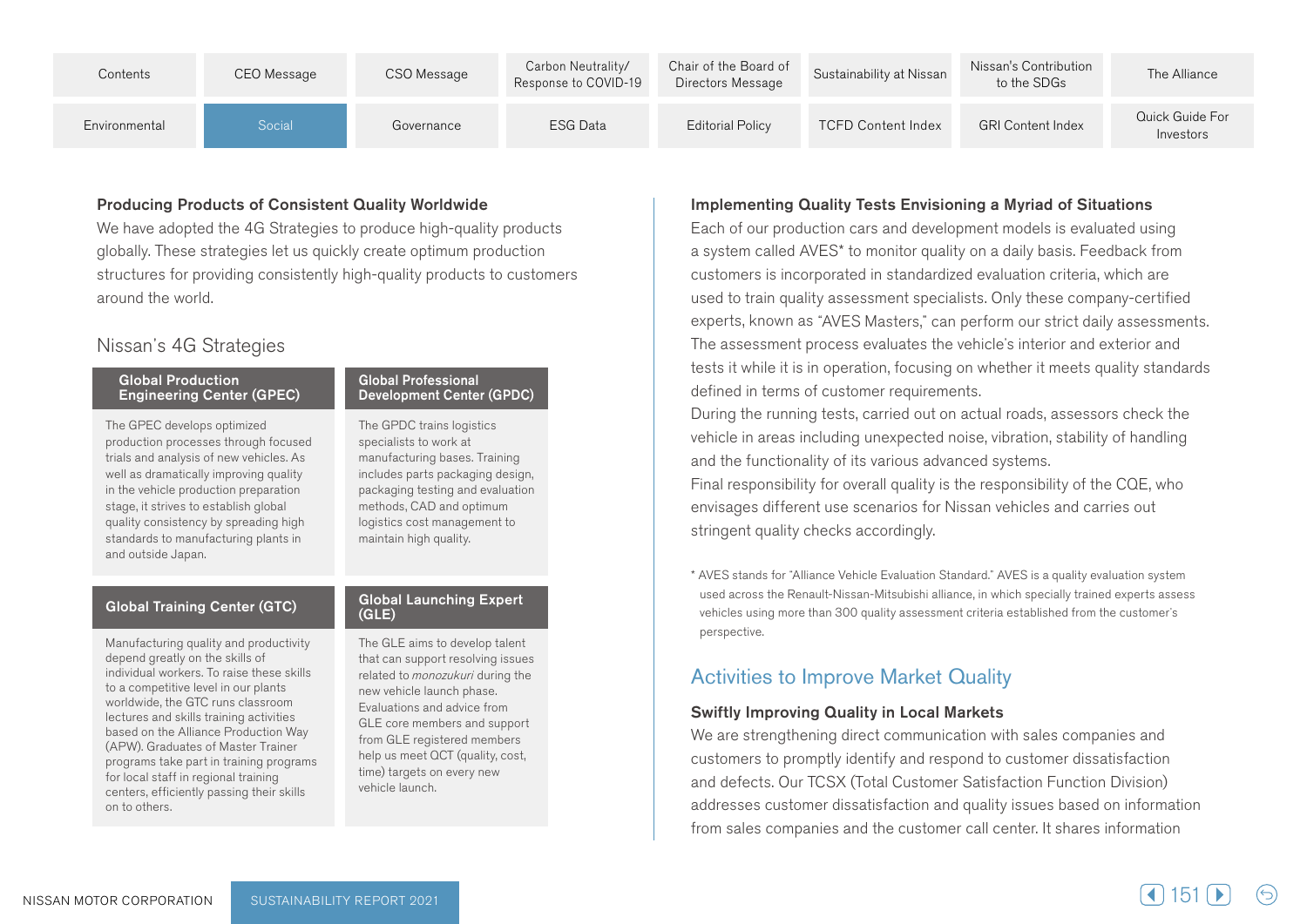| Contents      | CEO Message | CSO Message | Carbon Neutrality/<br>Response to COVID-19 | Chair of the Board of<br>Directors Message | Sustainability at Nissan  | Nissan's Contribution<br>to the SDGs | The Alliance                 |
|---------------|-------------|-------------|--------------------------------------------|--------------------------------------------|---------------------------|--------------------------------------|------------------------------|
| Environmental | Social      | Governance  | <b>ESG Data</b>                            | <b>Editorial Policy</b>                    | <b>TCFD Content Index</b> | <b>GRI Content Index</b>             | Quick Guide For<br>Investors |

with the R&D and manufacturing divisions to investigate the causes and come up with countermeasures. These countermeasures are incorporated in production models on the market. In this way, we seek permanent solutions to prevent outflow of quality issues.

The global expansion of our corporate activities has increased our potential exposure to customer dissatisfaction and quality issues in more regions around the world. In response, we have established Field Quality Centers (FQCs) with the goal of promptly gaining an understanding of regional quality issues and analyzing their causes locally. There are now 18 FQCs in Japan, the U.S., Europe, China, Mexico, Brazil, South Africa, India, Australia, Thailand, Malaysia and other locations.

> Conceptual representation of the five phases of market quality research and analysis

Phase 5 Phase 4 Validation of countermeasure content Phase 3 Root cause analysis & planning countermeasure proposal Phase 2 Sharing the fact and<br>decision of investigation items and responsibilities 1 Phase Clarification of the fact

Recurrence prevention and horizontal deployment

• Collecting and analyzing information ● Confirmation of the phenomenon with parts and vehicles

● Sharing the facts with R&D/manufacturing/suppliers ● Agreement on investigation items/responsibilities with R&D/ manufacturing/suppliers

 $\bullet$  Identification of the root cause from failure cause analysis & Test result

● Planning countermeasure proposal based on technical standard (design/manufacturing) and failure effect analysis

● Agreement and decision of countermeasure with R&D/ manufacturing/suppliers • Countermeasure adoption at production line and deployment in market

• Revision of the technical standard (design/manufacturing) • Revision of the management process

Our FQCs conduct market quality research and analysis in five phases. First, they recall problem products from the market to clarify the facts and conduct detailed interviews to replicate the defects (Phase 1). Next, they bring suppliers together with our R&D and manufacturing divisions to share information, decide on areas for further investigation and assign responsibilities (Phase 2). Based on the findings of these detailed studies, staff members gather again to scientifically pinpoint the cause of the problem and decide on specific countermeasures (Phase 3). These measures are incorporated in future R&D and manufacturing activities and new management structures are put in place to prevent recurrence of reliability issues or incidents (Phases 4 and 5).

#### **Improving Initial Quality**

Initial quality issues involve defects that occur within a year of a new car purchase. To ensure that customers are satisfied, we maintain a firm commitment to enhancing quality at the manufacturing stage for every single product that comes off the line. To this end, we have adopted the Alliance Production Way (APW) as our fundamental approach in this area. The Chief Vehicle Engineer (CVE), who is responsible for development, meets with the CQE to share information from the market in order to promptly respond to customers' wishes and potential satisfaction concerns.

We confirm quality improvements for each process and explore necessary risk-reduction measures by visualizing potential risks at the planning stage. Applying all of these processes with transparent criteria lets us ensure that new models offer high quality from the outset.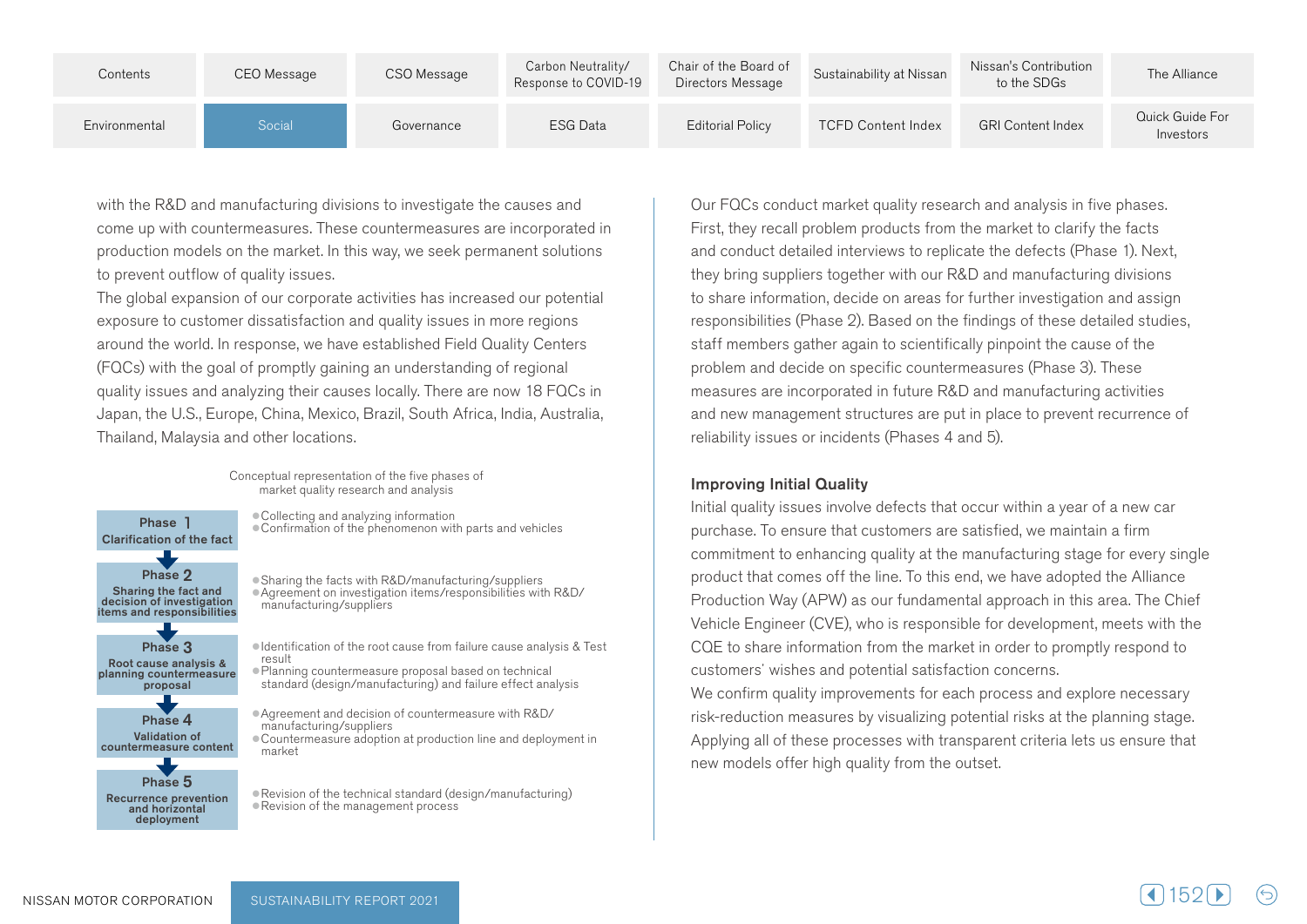| Contents      | CEO Message | CSO Message | Carbon Neutrality/<br>Response to COVID-19 | Chair of the Board of<br>Directors Message | Sustainability at Nissan  | Nissan's Contribution<br>to the SDGs | The Alliance                 |
|---------------|-------------|-------------|--------------------------------------------|--------------------------------------------|---------------------------|--------------------------------------|------------------------------|
| Environmental | Social      | Governance  | <b>ESG Data</b>                            | <b>Editorial Policy</b>                    | <b>TCFD Content Index</b> | <b>GRI Content Index</b>             | Quick Guide For<br>Investors |

#### **Enhancing Durability**

Product life is affected by durability issues that can arise from long vehicle use: molded resin parts changing color or deforming, surface materials becoming abraded, chrome stripping away and material fatigue producing odd noises in the vehicle. We consistently obtain data of warranty after the initial sale and conduct quality checks on recovered vehicles and parts actually used by customers to identify defects earlier. Analyzing this data helps us develop technologies that are more resistant to durability issues.

#### Fair and Prompt Response to Material Quality Issues

As an automobile manufacturer, Nissan's primary responsibility is to do its best to prevent product defects from occurring. At the same time, it is our responsibility to be prepared for worst-case scenarios in the manufacture of automobiles, which are extremely complex industrial products. Nissan's basic stance on recalls is to respond in a transparent, fair and prompt manner. It is our policy that decisions on recalls should be made from the perspective of compliance with laws and regulations, as well as from the perspective of how the issue affects customer safety. Our top priority is to ensure the safety of our customers and minimize inconvenience to them, and any recalls deemed necessary are promptly implemented.

### Recalls in FY 2020\*1

| Country/Region | <b>Number of Recalls</b> | <b>Recalled Vehicles</b><br>$(1,000 \text{ units})$ |
|----------------|--------------------------|-----------------------------------------------------|
| Japan          | 14                       | 977                                                 |
| North America  | 91                       | 3,270                                               |
| Europe         | 11                       | 352                                                 |
| Other          | - 21                     | 93                                                  |
| Global         | 19*2                     | 3,993                                               |

\*1 Since they are source from internal data, these figures may differ from data published by government authorities.

\*2 The total number of recalls is calculated by counting each recall measure as one case; therefore, the aggregate number of recalls by country/region does not sum to the global total.

### **Approaches with Suppliers**

As our production network expands worldwide, the risk of problems related to the quality and supply of parts increases. Our efforts to ensure product quality include working with suppliers to improve quality at all production sites from the design stage onward.

### Promoting Risk Evaluation and Reduction Management Among **Suppliers**

We promote stronger global management at the head offices of our suppliers with global operations even as we work to enhance our own global quality management. Nissan representatives visit each supplier's plants and check the quality control conditions on their production lines. We also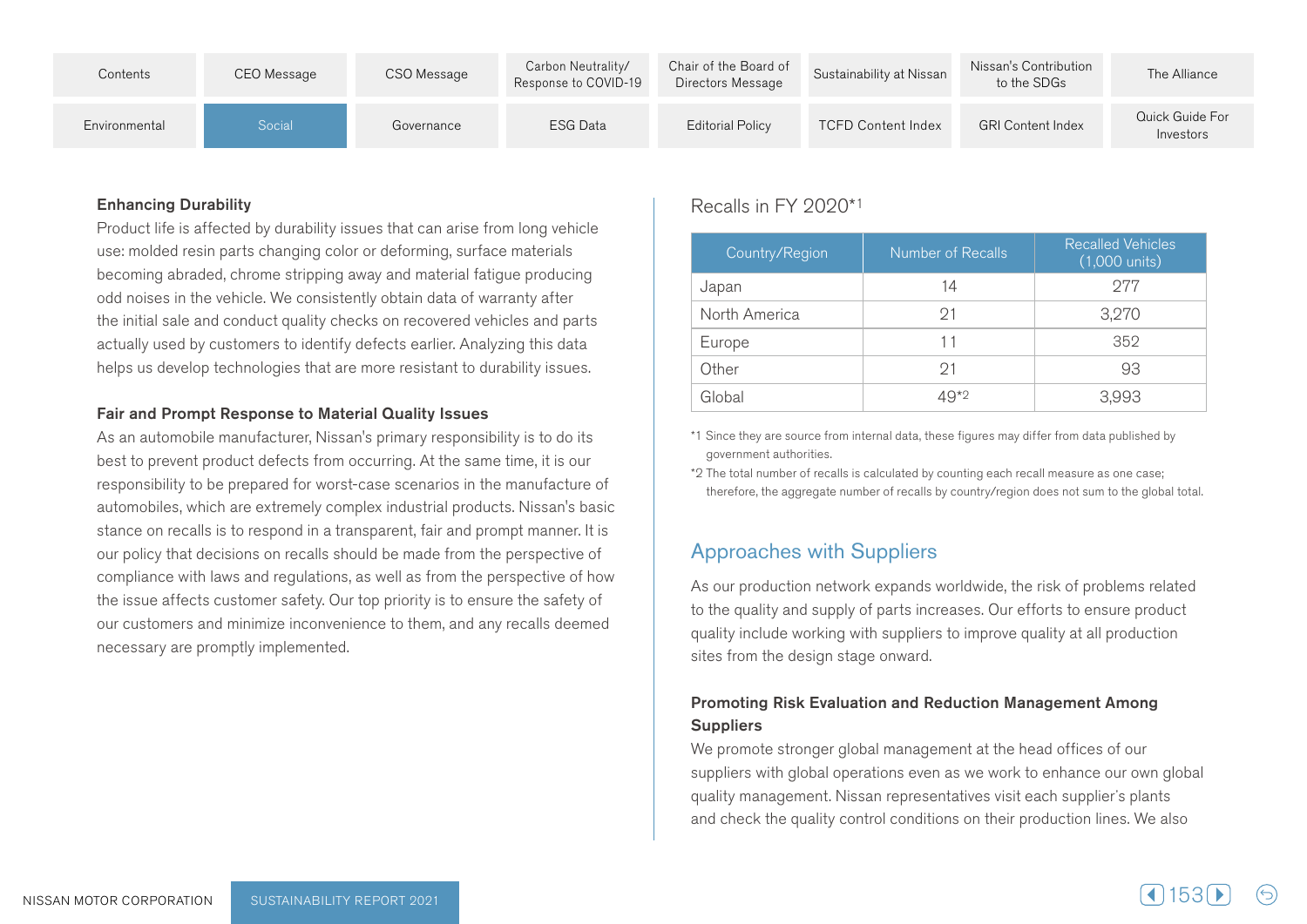| Contents      | CEO Message | CSO Message | Carbon Neutrality/<br>Response to COVID-19 | Chair of the Board of<br>Directors Message | Sustainability at Nissan  | Nissan's Contribution<br>to the SDGs | The Alliance                 |
|---------------|-------------|-------------|--------------------------------------------|--------------------------------------------|---------------------------|--------------------------------------|------------------------------|
| Environmental | Social      | Governance  | <b>ESG Data</b>                            | <b>Editorial Policy</b>                    | <b>TCFD Content Index</b> | <b>GRI Content Index</b>             | Quick Guide For<br>Investors |

offer support for suppliers' efforts to meet the quality control standards we require.

In addition to these activities, we have prepared checklists based on successful resolution of past issues and work not only with direct suppliers but also with tier-2 suppliers to implement quality improvement measures.

#### Supplier Inspections and Training for Improving Product Safety and **Quality**

To ensure product safety, we work together with suppliers and conduct inspections for products as well as components.

Each component from our suppliers represents the end-product of a complex manufacturing process that includes planning and development validation, turning design blueprints into prototypes, performance testing and, finally, mass production. We have created a system called ANPQP\*1 for regulating the necessary quality assurance across this entire series of activities. The ANPQP requires tests to be carried out on every component delivered by suppliers to confirm their high quality.

To determine whether new suppliers are able to carry out these tests, we developed the ASES system.\*<sup>2</sup> The ASES contains 240 evaluation criteria to determine if a component is defective and analyze the systems in place to prevent problems occurring. The ASES is applied on-site, at the supplier's factory. New suppliers undergo ANPQP training and are certified as trainers themselves after they reach a specified level. They then conduct training on the supplier's premises and build a system for supplying precision-built .components

For all Nissan suppliers, we are implementing a "Supplier Score Card" containing an assessment of diagnostic measurements like delivered

quality and market quality as well as the SHC<sup>\*3</sup> supplier audit to check their management system. This ensures that suppliers maintain their systems for consistently delivering high-quality components and conduct new initiatives to further improve quality. We are implementing initiatives to ensure quality in response to changes in the environment, such as remote checks from fiscal 2020.

\*1 ANPQP stands for "Alliance New Product Quality Procedure." We created the ANPQP based on IATF16949, a standard for automotive sector quality management systems published by the International Automotive Task Force (IATF), in order to establish supplier quality assurance .standards

Click here for more information on ANPOP.

https://www.nissan-global.com/EN/QUALITY/PRODUCTS/GLOBAL\_SP/GUARANTEE/

- \*2 ASES stands for "Alliance Supplier Evaluation Standard." The ASES is used to evaluate if a vendor qualifies to become a suitable supplier. Based on 240 criteria at five stages, potential vendors are ranked A, B, C or D, We then form business relationships with the top-ranked industry suppliers.
- \*3 SHC stands for "Supplier Health Check." The SHC is our unique system for checking our suppliers' quality management systems and how they are actually being implemented.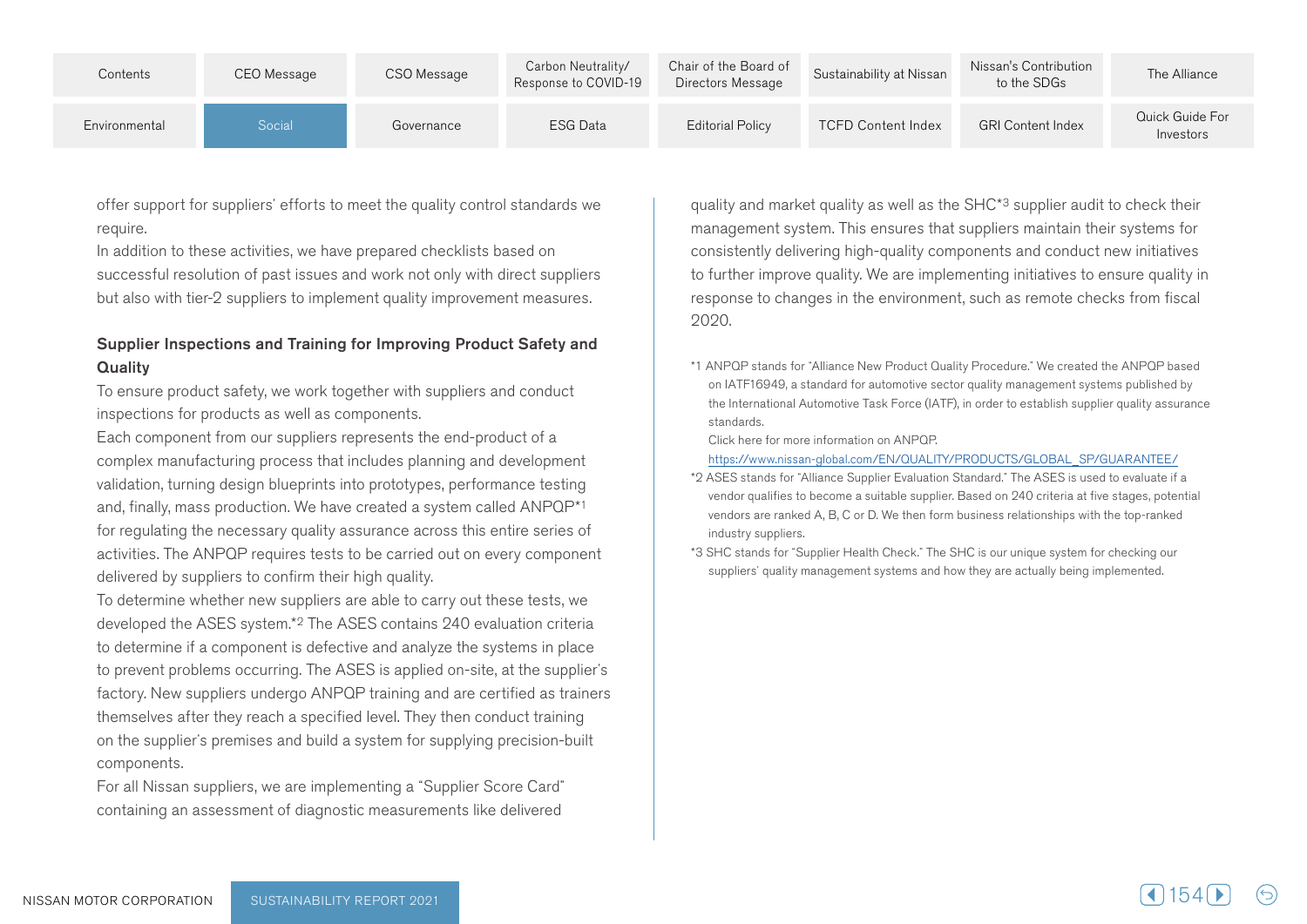| Contents      | CEO Message | CSO Message | Carbon Neutrality/<br>Response to COVID-19 | Chair of the Board of<br>Directors Message | Sustainability at Nissan  | Nissan's Contribution<br>to the SDGs | The Alliance                 |
|---------------|-------------|-------------|--------------------------------------------|--------------------------------------------|---------------------------|--------------------------------------|------------------------------|
| Environmental | Social      | Governance  | <b>ESG Data</b>                            | <b>Editorial Policy</b>                    | <b>TCFD Content Index</b> | <b>GRI Content Index</b>             | Quick Guide For<br>Investors |

### Sales and Service Quality Improvement

Nissan continues to improve not only vehicle quality but also quality of sales and aftersales service at Nissan dealership seeking to exceed customer expectations at all touch points. Through effective management of sales and service quality at dealerships in major markets around the world, we strive to improve CS (Customer Satisfaction) by adhering to the Nissan Sales and Service Way (NSSW).

### Nissan Sales and Service Way (NSSW)

NSSW is a set of global guidelines designed to improve customer perceptions of our brand and products. It aims to increase satisfaction with our sales and aftersales service in targeting to achieve top-level CS in key markets including Japan, the U.S., China, and major European markets and we conduct a range of activities based on the NSSW. In particular, we set global standards in hardware and software aspects to

provide customers with a consistent sales and service experience.

### **Updating Global Dealership Standards**

In response to the diversification of our customers' expectations and lifestyles, we introduced the Nissan Retail Concept (NRC) to dealerships around the world to promote standardization for providing consistent brand experience.

With the rapid spread of digitalization, consumers' purchasing behavior and ownership experiences are changing dramatically. To respond to these changes, we have introduced global standards for improving our dealership operations, from new standard shop designs to digital environments for dealerships. Adoption of the new standards has already begun in key countries, and more than 2,200 stores had completed the facility standard adoption by the end of fiscal 2020. We continue to deploy the new concept in our stores around the world.

The new dealership layout and design is intended to appeal to all customers, from those who come to purchase a new car to those who come for vehicle inspection or servicing, creating comfortable, welcoming spaces that offer needed services as efficiently as possible. With the adoption of digital tools, we are aiming to make dealership operations more efficient and assist customers considering the purchase of a new car.

INRC also incorporates key Nissan brand elements such as Nissan Intelligent Mobility\*, electric vehicles, the NISMO performance sub-brand, light commercial vehicles and Nissan Intelligent Choice (our premium certified pre-owned car program).

\* Click here for more information on Nissan Intelligent Mobility. https://www.nissanusa.com/experience-nissan/intelligent-mobility.html